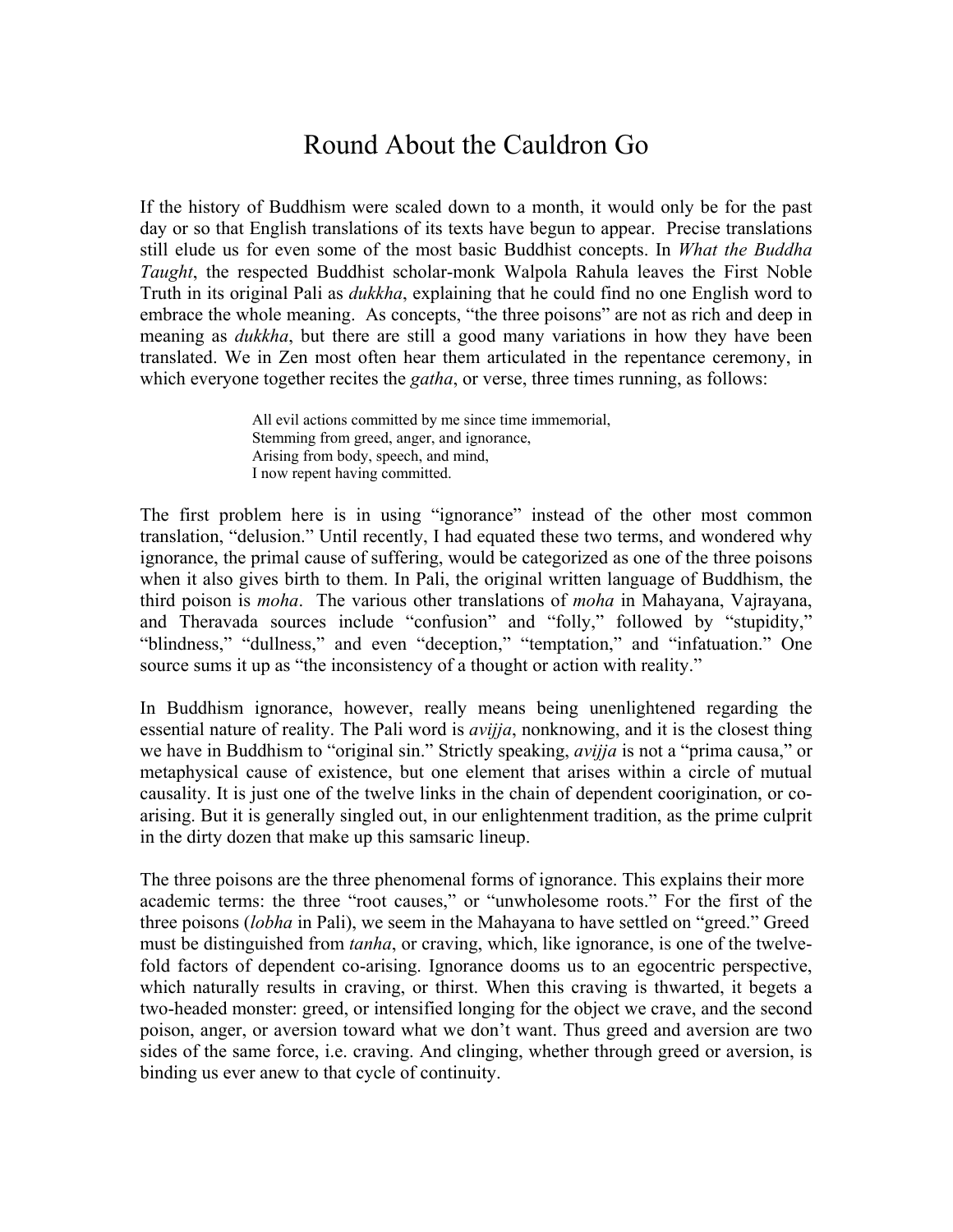The Pali term which is generally translated in Mahayana sources as "anger" or "hatred" is *dosa*. *Dosa* literally means "fault-finding" or "accusation," words which point to the essence of the second poison: blaming another for one's desires not being fulfilled. Our language bristles with words that express the reactive feelings that arise in such contexts. Many of them are too extreme, and thus can let us off the hook – "Well, it's not hatred I'm feeling, so it's all right." Nix, then to "rage," "fury," "repugnance," "loathing," "revulsion," "rancor," and "spite." *Dosa* is also sometimes translated as "hostility," "enmity," or "ill will," but these, like "antagonism," "resentment," and "malice," have connotations, according to the dictionary, of either bitterness or active wishing of evil. Thus, in not exactly matching up with the particular quality of our fault-finding, these words may still allow us to feel innocent.

That leaves "anger," by default. Even it allows wiggle room, since many of us think of it in its sharp, hot sense, as a flare-up of mood, and thus we can overlook its more entrenched and subtle, its cold and brooding forms. The dictionary describes anger as "usually showing itself in a desire to fight back at the supposed cause," as well as "applicable to feelings of resentful or revengeful displeasure." These are conditions that may not always be present, and even when they are, may lie outside awareness. Nonetheless, its basic definition is "a feeling of displeasure resulting from injury, mistreatment, opposition, etc.," which may be the closest match-up we have for *dosa*. It is also one of the shortest and simplest of our word-choices, and flows nicely (as nicely, that is, as anger can flow!) when sandwiched between "greed" and "delusion."

It has been suggested, in a Pali source, that each of us by nature is disposed toward one of the three poisons more than the other two. When the greed type walks into a room, he instinctively relates to the occupants and setting with an acquisitive bent, using intimidation, charm, and other strategies to get information, recognition, approval, and whatever else there is to be gotten. The person most susceptible to anger will reflexively find fault, reacting critically to the people, what's going on, even the furnishings. And the delusion type will tend to be confused, torpid, dull, or withdrawn, and vulnerable to every kind of influence. None of us is a "pure" type, of course, but we do seem to lead with one poison or another.

An activity that may accentuate even more the poison to which we are prone is driving. There is something about the armored separation and privacy of a car that brings out our most unwholesome tendencies, especially under stress. Thus it would be natural for the greed type to habitually drive fast: "I want to get there – the sooner the better!" When frustrated by slow traffic or other impediments, he might or might not get angry. The anger type, though, would always tend to find fault with other drivers, even to the point of road rage. And the driver who meanders along, changing speed unpredictably, rubbernecking and oblivious to other drivers, would be showing his proclivity toward delusion -- and his knack for provoking the anger type. Other contexts especially likely to reveal the poison to which we gravitate are competitive sports and games, organizational meetings, and close relationships.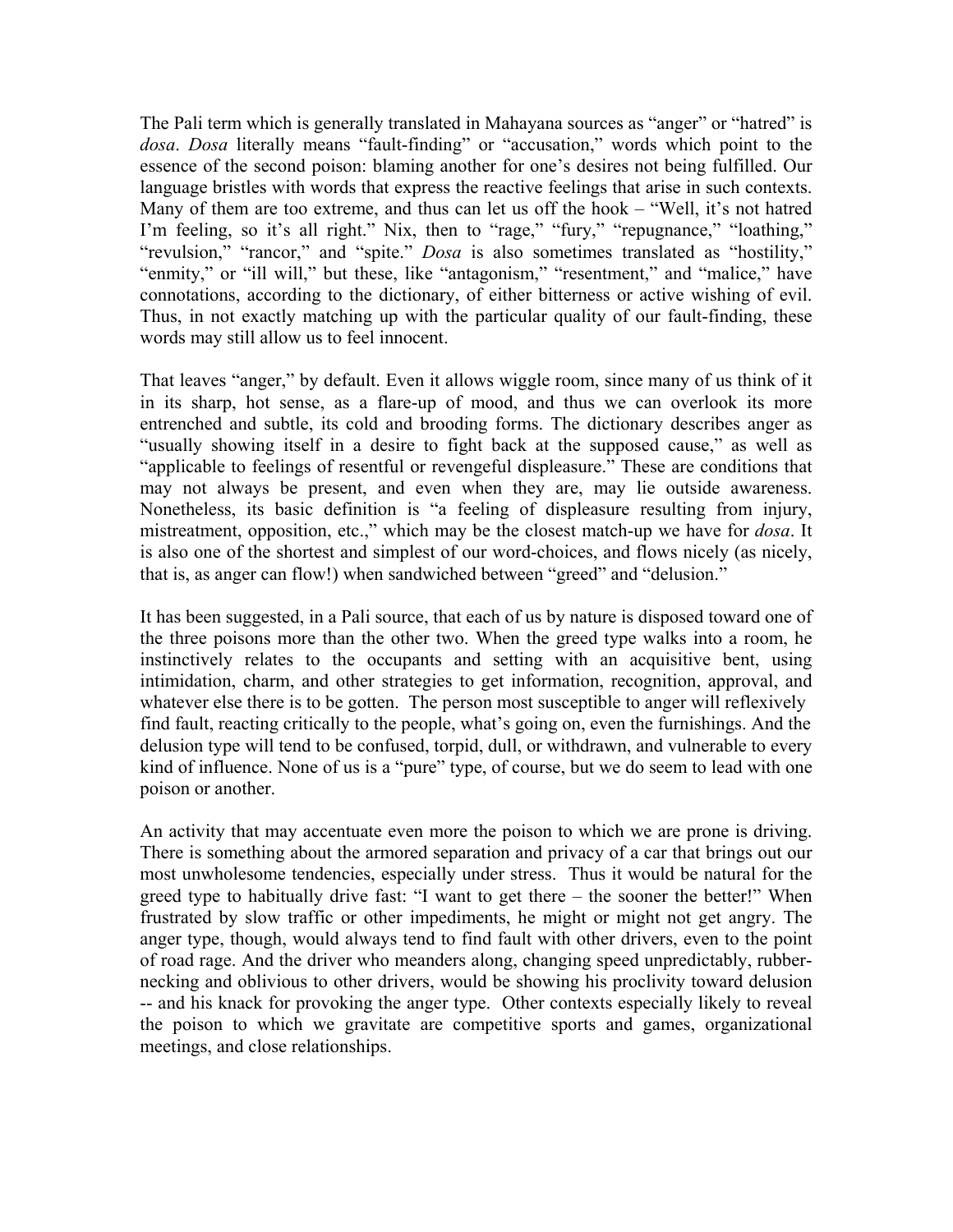By far the best all-purpose antidote to the three poisons is *awareness*. Take the case of anger. Our tendency when gripped by enmity toward another is to get so focused on him or her that we forget ourselves. We're absorbed by the object of our ill will. If we're not venting our accusations aloud, we are silently plotting our retaliation, rehearsing our comeback, or just awash in judgmental thoughts. We're so riveted on the other that we're not actually conscious of *being* angry, as bizarre as that is.

A great evolutionary shift occurs when we *notice* that we're angry – that *I'm* angry – and acknowledge it. It opens up a space in which some measure of detachment takes place. That still leaves work to do to resolve the aversion, but at least now we know there's aversion to resolve. What daily zazen does over time, is reduce the time-lag between the arising of our fault-finding and our noticing of it. In really experiencing it, we get out from under it. The same process works with the other two poisons. Our greed can be directed toward an infinite number of objects, both material and immaterial, but a breakthrough occurs at the moment we realize *that* we're being greedy. Likewise with the many varieties of delusion; once we recognize it as delusion, we're no longer caught by it in the same way. Insight makes all the difference.

One of the pitfalls of Zen practice is that of merging with phenomena in the wrong way – i.e., unconsciously. This is a crucial point to grasp: we need to overcome the illusion of egoistic separation that is the cause of suffering, but to get swept up blindly in worldly phenomena leads to further suffering. Now, the kicker is that zazen, by dissolving our self-consciousness, causes us to be more easily absorbed in worldly phenomena. Indeed, "absorption" is a common translation of *dhyana*, the Sanskrit root of both "Zen" and "Ch'an." A seasoned Zen practitioner will have developed the mindfulness to refrain from indiscriminately merging with unhealthy mind states and situations, but a less experienced sitter can get lost in them. At this stage of practice, when our fledgling nomindedness has not yet been integrated into the world of causation, we are especially vulnerable to acting out of our base impulses, oblivious to manners, convention, even morality. We can be brusque, rude, pushy, reveling in our focused "Zen" energy – and mistaking it for spiritual progress. So it is that a half-baked Zen student, as a result of having quieted somewhat the censoring, self-judging mind, may fall prey even more easily than before beginning practice to an ice cream "samadhi," an Internet "samadhi," a romantic fling. I once read an article about another Zen center where it was not unusual for participants at a 7-day sesshin to go out to a disco the night the sesshin ended and "turn the place upside-down." It's no spiritual feat to be able to lose oneself in the pursuit of pleasure, and such states are hardly the "one true samadhi," alluded to by Zen Master Hakuin, that "extinguishes evils."

Thus zazen, by freeing us somewhat from the mediating influence of our thoughts, leaves us more vulnerable to our primitive conditioning. The more intense and sustained the sitting, the faster this confrontation with the three poisons occurs. It is in sesshin, then, that these "unwholesome roots" are most likely to be exposed. In that stripped-down silence we begin detaching from "outer" things, and at a certain stage of this withdrawal process find ourselves more easily absorbed by mental phenomena, including the three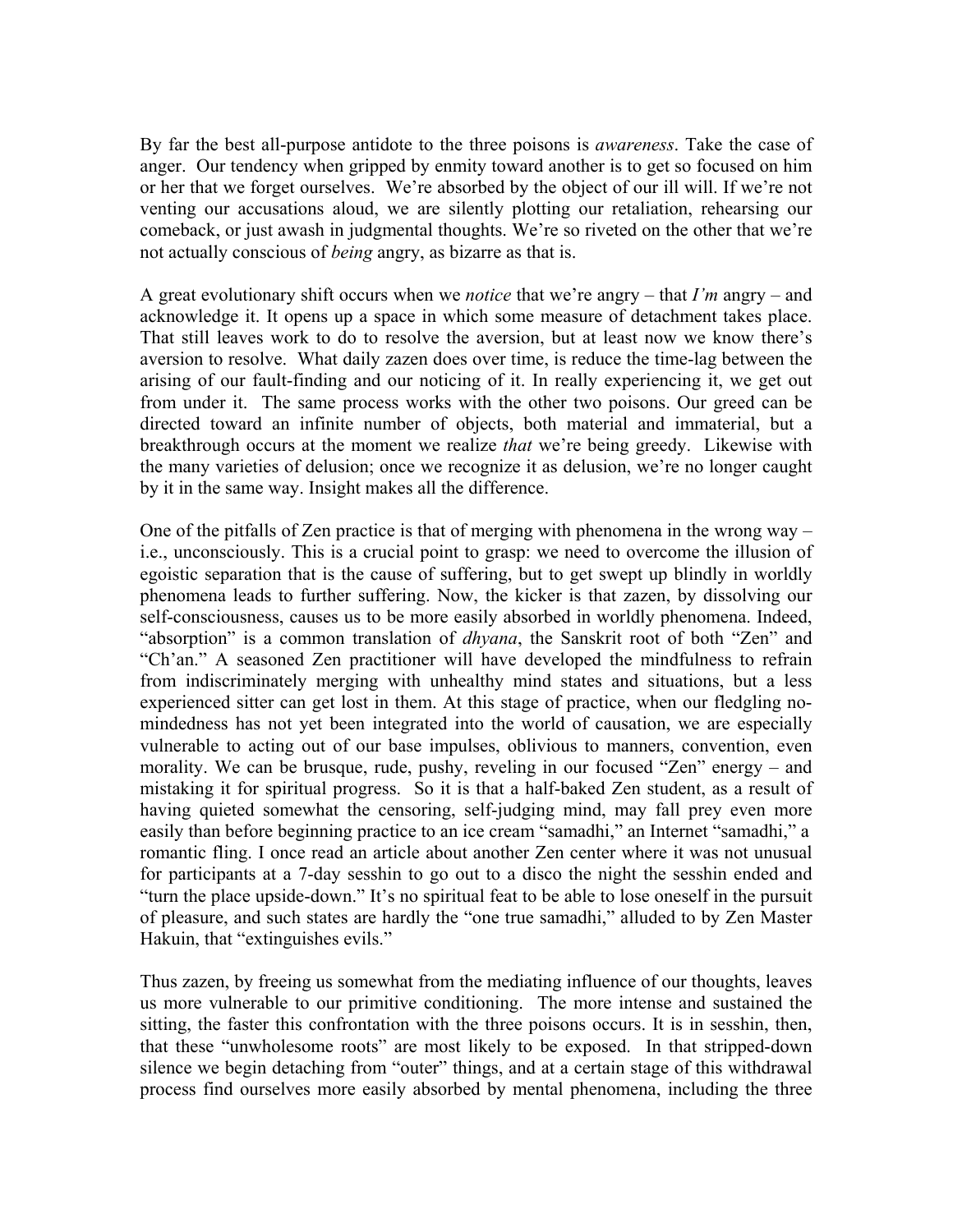poisons. These mind-states may be considered *makyo* (lit., "devilish phenomena") because of their power to bedevil us in our practice.



Anyone who has survived a full-blown makyo of greed, anger, or delusion in sesshin knows how extended sitting can expose and even unleash these three poisons. Anger may be the most flagrant of them, sometimes reaching an intensity or duration all out of proportion to the cause. A carelessly worded note from one's work supervisor; an habitual sniff or cough by one's neighbor in the zendo; an infraction of table manners; a presentation rejected by the teacher; a correction from one of the monitors – each of these can propel one into hours of fuming, or days of smoldering annoyance. And then there are the long stretches one can spend focusing on one's own shortcomings, mentally flogging oneself – malevolence in full blossom. Sesshin veterans learn to recognize their instinctive fault-finding and neutralize it through attention on the breath or koan, but they usually have to undergo trial by fire from many such experiences before catching on to this.

Greed can arise in more subtle disguises. Cravings for food, sleep, and comfort are common enough, but far more consuming may be the thirst for approval and recognition. The process of going to dokusan may lay bare a ferocious competitiveness – i.e., greed. A Head Monitor of old, in the days when the dokusan bell often provoked stampedes, once commented wryly that before some dokusan rushes he silently chanted the Kannon Gyo – for the sake of all those hungry ghosts craving their "share." And then there is the avarice that may pollute our practice most of all: the greed for awakening. In my first seven-day sesshin I worked myself into a fever of desperation in the closing hours. Slavering for kensho, I began asking for the stick repeatedly (this was back when it was used only at the sitter's request), in uninterrupted sets, without the monitor so much as moving his feet. (This got the monitor himself increasingly exercised, his blows gaining in force, until Roshi wandered over to see what the brouhaha was about and put a stop to